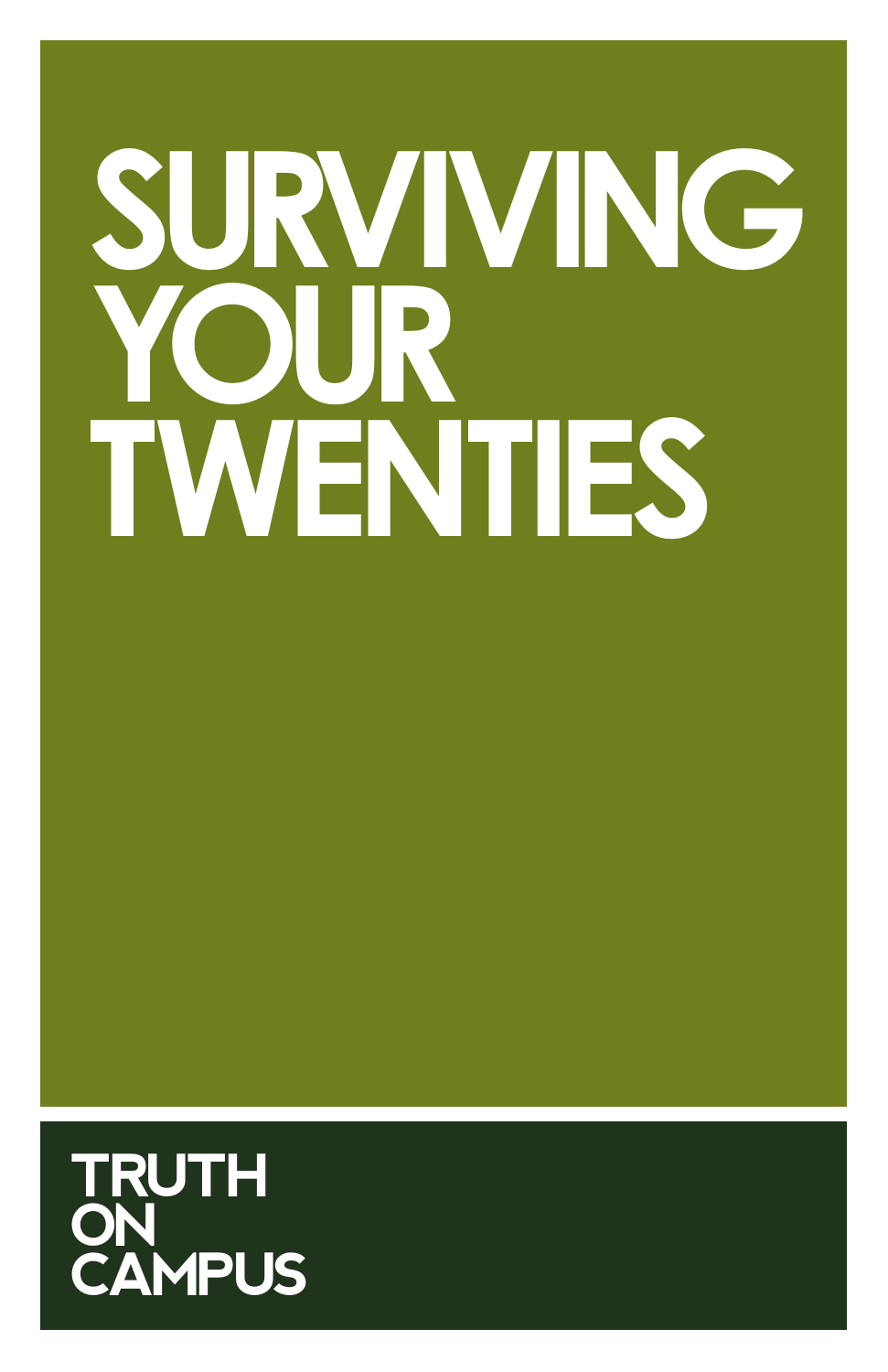*Surviving Your Twenties* Text by Brian Weed © Truth On Campus

This booklet is part of the *Living* Series, a set of publications from Truth On Campus which aim to cultivate Christian living on college and university campuses.

Please freely share, copy, and distribute this document, but please don't change any of the content or charge money for it.

To request printed copies for your use, email talk@truthoncampus.com

To download this document visit www.truthoncampus.com.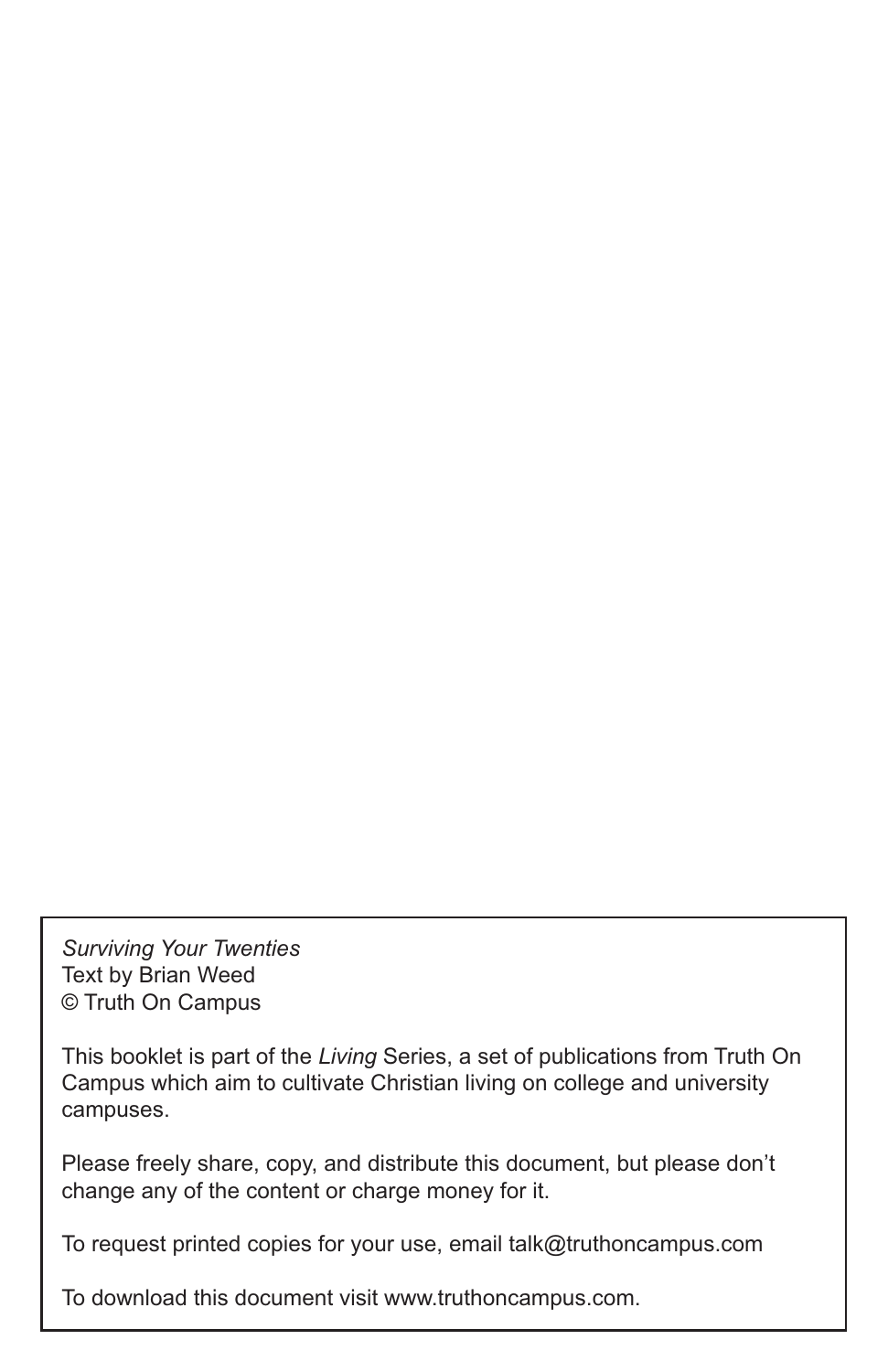# **Thinking about life after college?**

*Getting out of school soon?*

*Staring the heart of your twenties in their face?*

*Are you ready?*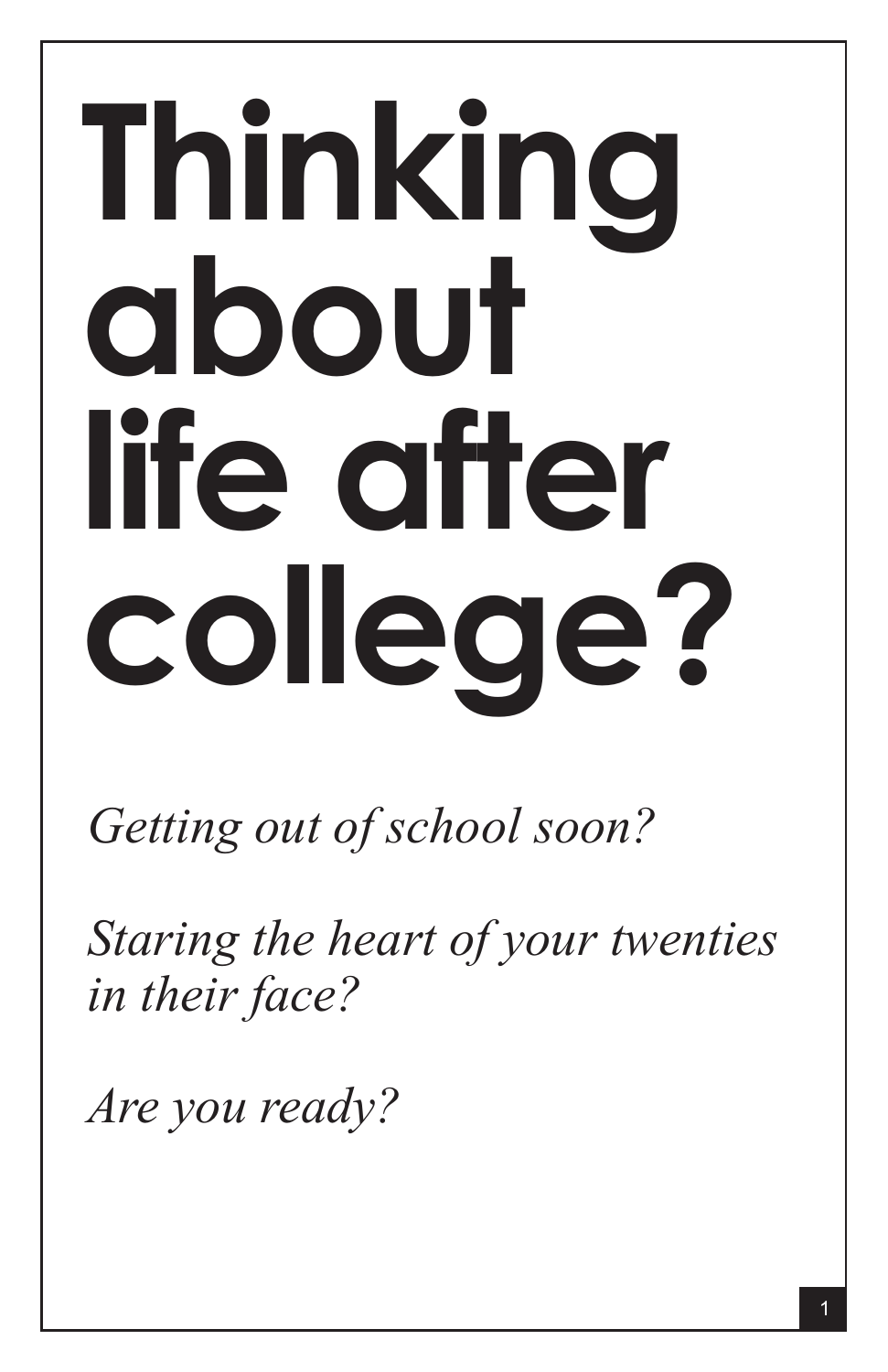#### **Your life is about to get started.**

Maybe that's what you thought when you went off to college. But surely, now that your freshman shine has worn off, you've realized that adulthood didn't really come when you were chilling in the dorms with an xbox and Doritos. No offense to the college life, but if you're about to graduate, you probably sense that things are changing, and the "real" part of "real life" is headed your way.

And you're right.

But are you actually prepared for this new phase? Many people aren't. As someone who's lived through the twenties, I can testify that I didn't really see them coming—not for what they were, anyway. And now that I've made it all the way through, I have to admit I'm shocked by all the spiritual carnage that I can see around me. So many friends didn't make it in to their thirties with faith and spiritual life intact. So many don't even say they *believe* any more.

That's what really motivated this booklet. It comes from a desire to see fewer people walk that path. It's meant as a "heads up" for Christians embarking on adulthood—a chance to take a breath and *look* down the road before you *head* down it.

First, let's look at seven aspects of life that frequently catch Christians off guard in their twenties.

### **WHAT TO EXPECT: NEW CHALLENGES**

Most of us haven't really heard or thought about much of this before, but your twenties really do present a bunch of situations you will need to navigate for the first time.

#### **1. New freedoms.**

One of the first things to hit you as you exit college and get into your mid-twenties is an avalanche of freedoms. Especially if you get a job soon after college, all of a sudden you've got money, time, choices, maybe even a new car. Adulthood can feel pretty heady. Right here, at the outset, is where many young Christians start to weaken. When the parents aren't pushing church attendance, and the lack of curfew

 $_{2}$  means that Saturday Night hanging out goes late...church can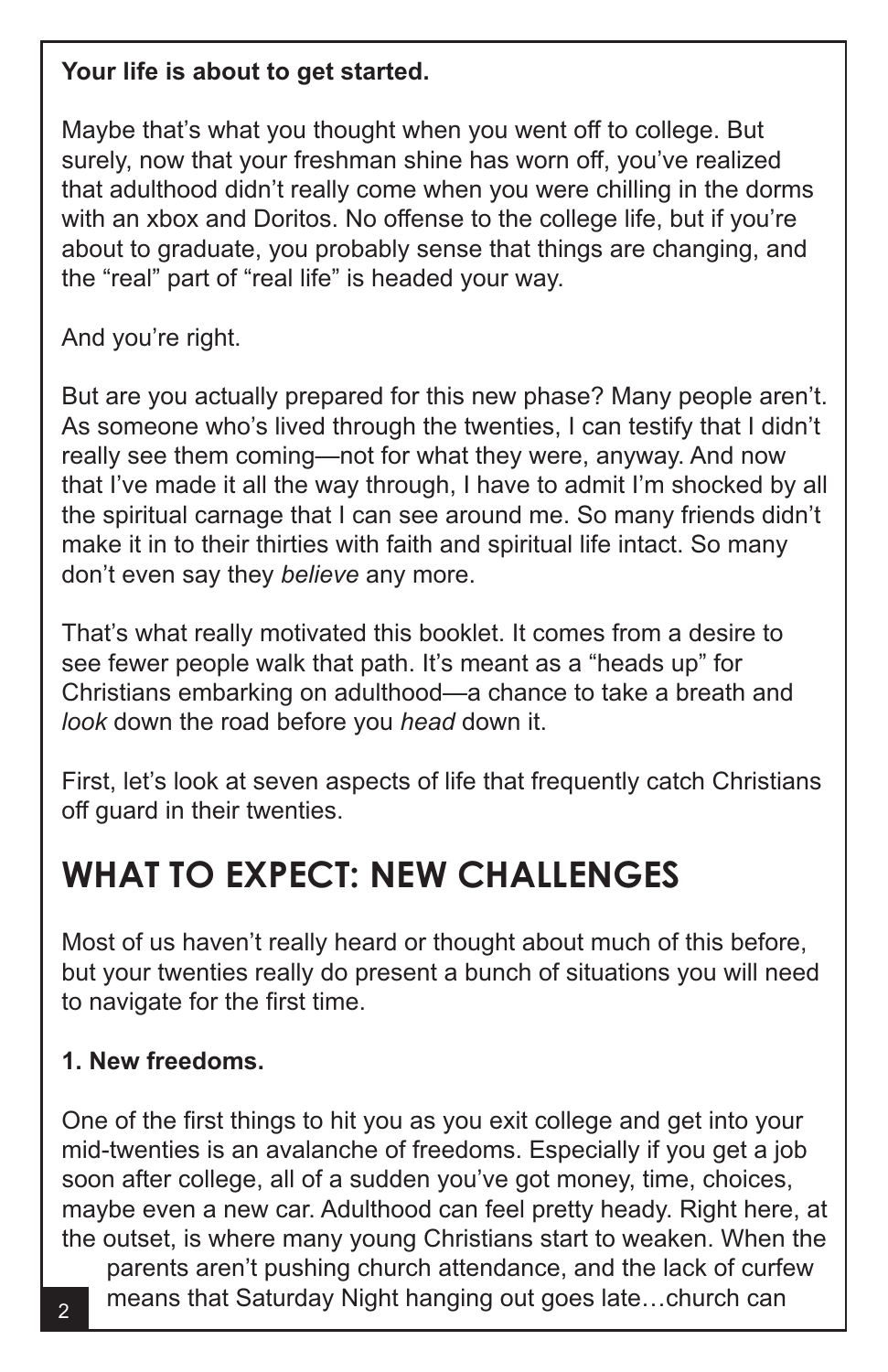seem like an expendable feature. When money lets you buy whatever and go wherever you want…temptations have more direct access to you. Suddenly, the external guards (people and times and places and finances) God had put in place for our childhood are removed, and we have only our own connection with Christ and convictions about God's word to guide us.

Think about your current spiritual state: Right now, if you could go basically anywhere you wanted, with whoever you wanted, and do just about anything you wanted, would you choose holiness and fruitfulness? Would the inner leading of the Holy Spirit guide your actions (Romans 8:14), or would opportunities call you to follow your heart wherever *it* leads (Jeremiah 17:9)? It's an essential question for

you to answer, and to answer honestly, because it could be reality for you very soon.

#### **2. Lifestyle pressures.**

While new freedom is something we might expect, most people don't see this one coming at all. See, if Christianity was part of our youth, we tend to think we already understand temptation, and maybe even how to fight it. We understand we need to battle sexual

*The temptations of our youth are only the beginning.*

temptation, and peer pressure to drink or smoke and things like that. If we're avoiding those things, we might feel like we're resisting temptation.

The problem is that the temptations of our youth are only the beginning. They're still around in your twenties, of course, but now they're joined by a whole new group—the temptations to pursue a certain kind of *life*. If you've been looking around, you've already noticed it's what everyone your age is starting to do. Everyone's getting on the superfast conveyor belt of chasing jobs, success, promotion, wealth, and all the other things people chase.

All kinds of new questions become pressing in our twenties: Who am I going to be? Do I pursue money, and how? What social class will I occupy? Will I be left behind in the rush for success? What kinds of jobs should I pursue? Should I compromise at all to gain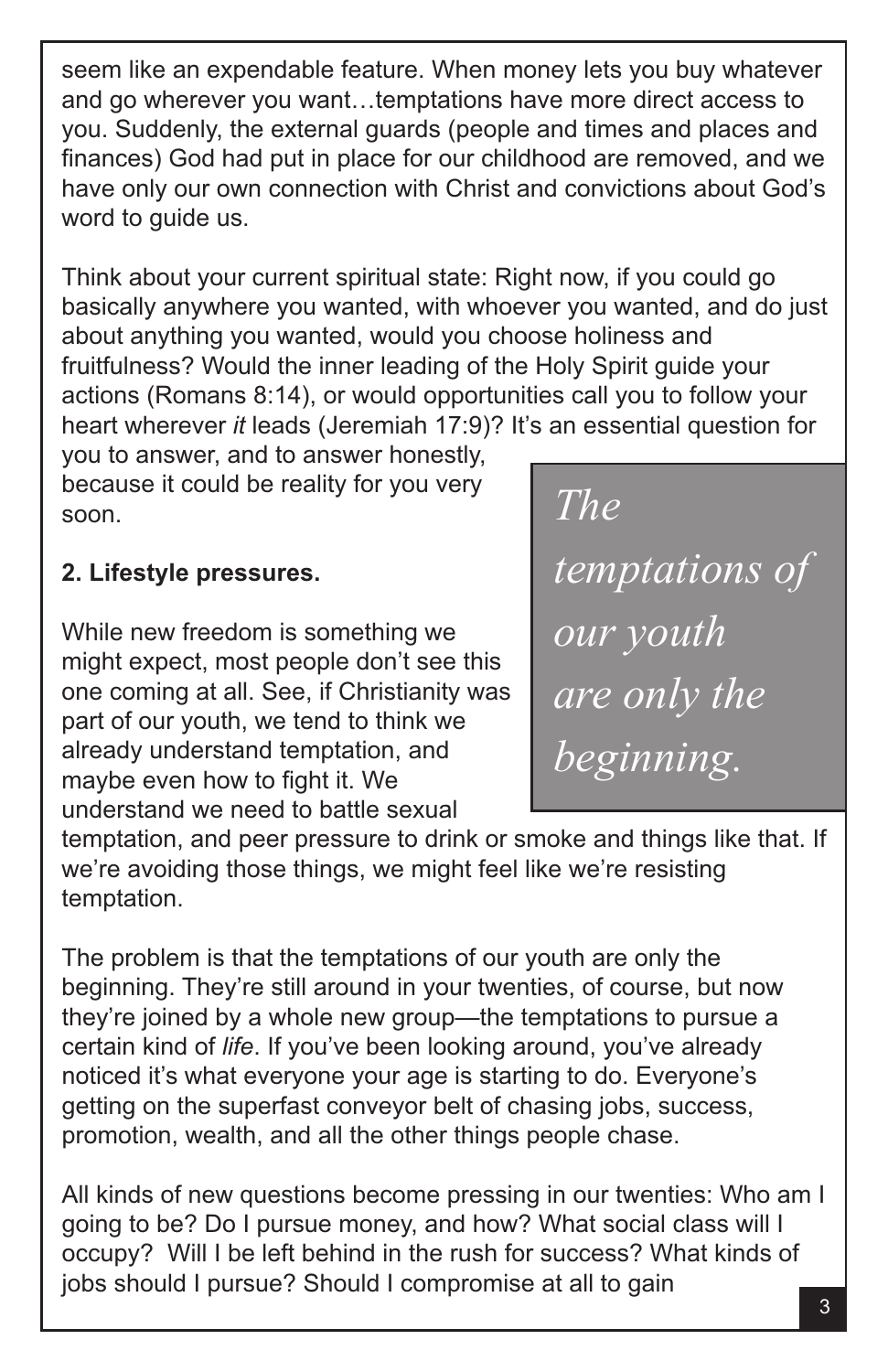promotion? These temptations feel pretty different than the temptations we fought when we were younger. They're bigger. They promise more, and they threaten more, too. They act like they'll leave you alone and poor in the dust if you resist.

A good first step in starting to battle them is to search your heart for pride and fear. You will need to examine your pride before the Lord, or temptations to *be somebody* will seem irresistible. And you will need to hash out your fears before him, too—who do you trust to bring you provision, security, and fulfillment?

Finally, a lot of these things boil down to issues of *identity*. A friend in

*So much boils down to the issue of identity*—*Who are you really?* his twenties pointed out, "I've been realizing recently that a lot of my struggles are rooted in identity issues seeking identity in accomplishments, approval, possessions." This highlights a crucial question to hash out with your God: *"How do I know who I am?"* (See the list of verses at the end of the booklet for scripture's answers to this question.)

#### **3. The lure of intellectual respectability.**

So many of us spent our school-aged years fighting the coolness of stupidity, where it was not OK to be smart, that we're a little blindsided when all of a sudden we realize that much of the adult world (at least in certain circles) is driven by a desire to appear intellectually sophisticated. It's like one day we wake up and everyone's reading new things and expounding on their ideas and philosophies. Intelligence is (surprise!) respected. Big words and concepts coming out of your mouth can earn you a hearing and sometimes even success. So far so good, in one sense I guess. Better to be smart than dumb.

But along with this reality comes a couple major temptations. First, there is the subtle and strong pull of pride: Am I considered smart? How can I impress people with what I know and how I talk? Second, there is the pressure to conform our thoughts to cultural patterns of thinking so that we can be considered intellectually respectable. Simply put, if we don't think and talk like everyone else, we face the danger of being considered stupid, or out of touch, or provincial, 1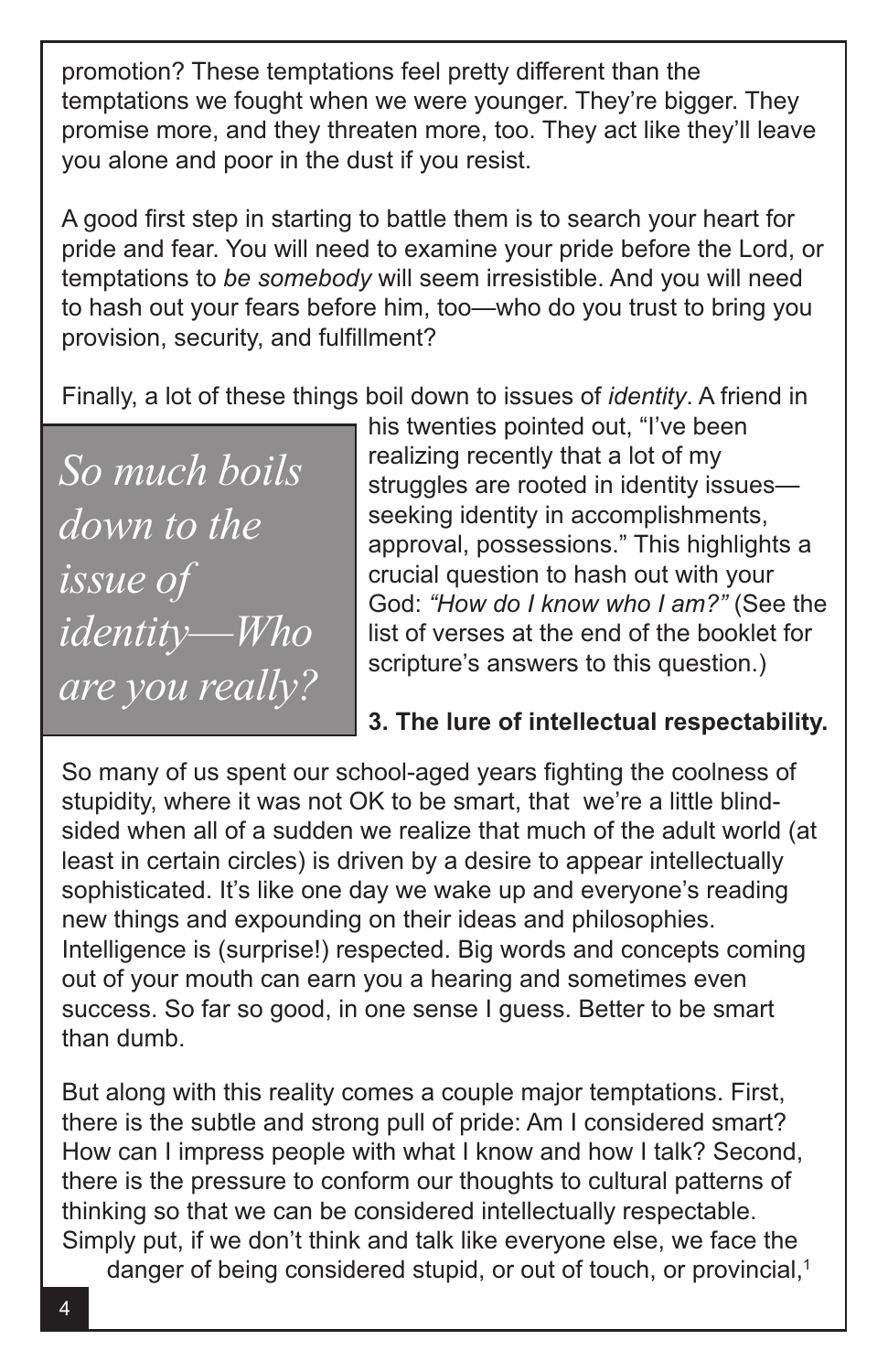or maybe even worse. <sup>2</sup> You could find yourself thinking, "If I hold this view, will I be respected?"

You can probably already see what a problem this is for those of us who are intent on following Christ. Jesus just doesn't think like our modern adult world. In his day, he was often out-of-style intellectually, and was regularly mocked by the intelligentsia of the day. In fact, he regularly taught his followers they could expect the same kind of reception. 3

Before your twenties really start rolling, I recommend you take some time to really sit with Jesus in passages like Mark 8:34-38. Basic to

the Christian life, as Jesus describes it, is the understanding that to follow him means we will have to resist the temptation to be ashamed of him (and his words). And few things can cause you to feel that "shame" like people ridiculing you intellectually or writing you off because you try to think and talk like Jesus. A great question to gauge yourself in this area would be: Have I thought through exactly what the Bible means by "the fear of man," and does that phrase describe my thinking?

*You've seen more, and know more, of the world as it really is.*

#### **4. A new adult awareness of evil.**

This one's a little different than the first three, but it's real nonetheless. Along with getting through school and starting to look into the job world, in our twenties we've begun to see and notice more of the world. We've read more now, met and befriended more people, been more places, read more news stories—in short, we already have way more experience than we had when we were in high school.

One of the major things we tend to become aware of is all the pain and suffering in the world: a relative gets sick; tragedy strikes a friend; the news shows killing, wars, and hunger; huge, global systems of economic oppression suddenly come in to view; disaster obliterates whole islands and leaves populations in crisis.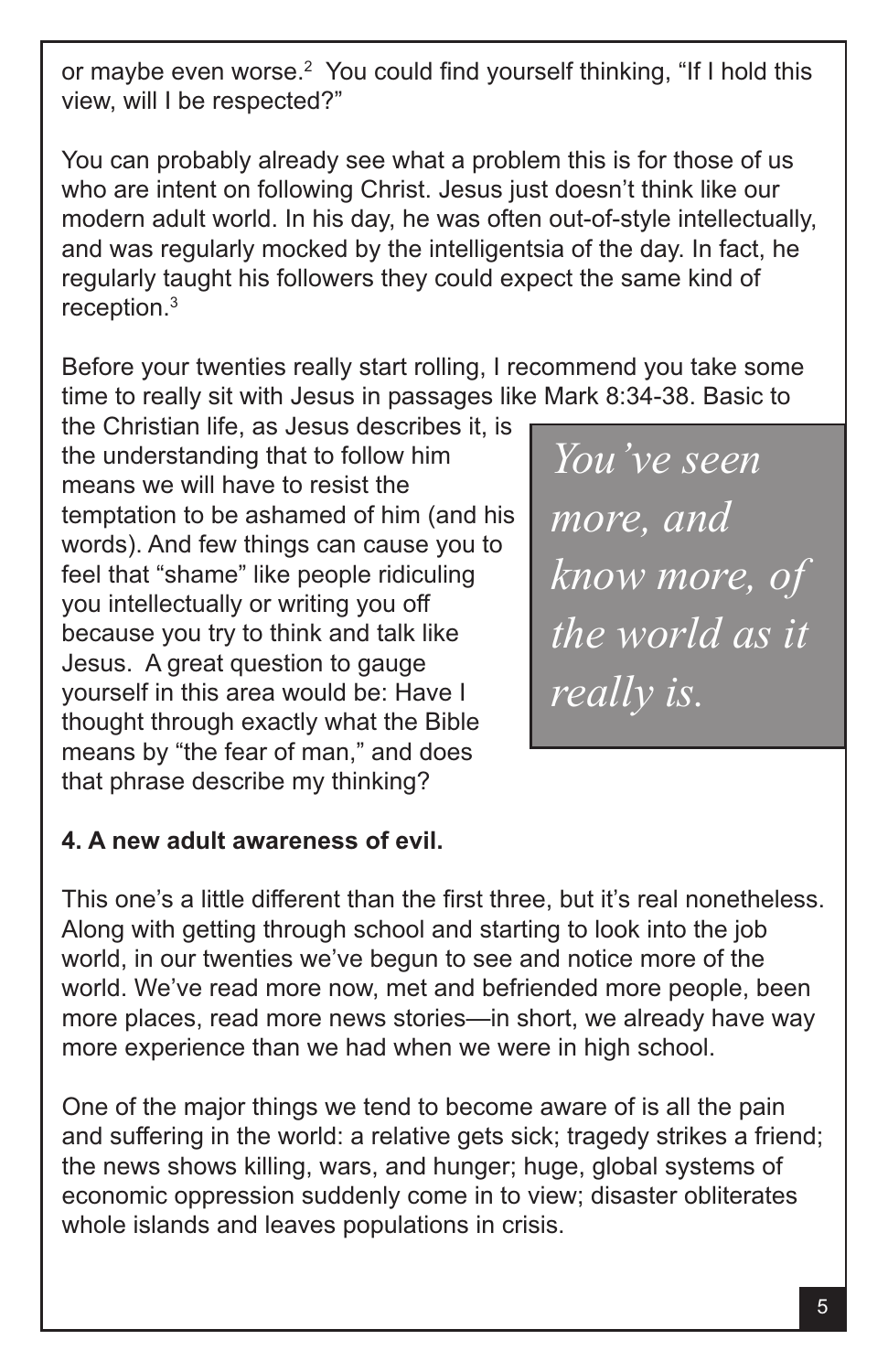Trying to figure it all can stress and stretch your faith. It could seem to undermine your belief in a good God. This booklet is not the place to tackle the issue, but take this as a heads up: the more of the world you see, the more you'll see evil. And now that your mind is engaging with the world as an adult, your mind will also engage the questions evil throws up in our way.

Maybe the best way strengthen yourself in these area is not to go searching for some easy answers, but, as Peter wrote, to mentally "gird up"<sup>4</sup> —to get prepared for a life of working through these things with the God who promises to walk through everything with us. In other words, we have new challenges to face, so let's get ready for them and commit to going through them *with* God.

Pain, suffering, and evil present some of life's best opportunities for

*The twenties are <sup>a</sup> time when small things, piling up, come to <sup>a</sup> head.*

submitting our minds to the reality and wisdom of God, which is essential for real growth. They also give us true tastes of the mess sin has made of everything. And they turn our hearts towards the promised day when they're completely expelled from our world.

#### **5. The accumulation of sins not dealt with.**

When we were young, our sins were small, at least in terms of their effects.

And, since we hadn't lived that long, we didn't really have time to commit very many. Because of this seeming smallness in both quality and quantity, we can enter adulthood with some of these parts of our life left un-dealt with. Maybe it's a bad habit, or a character trait not yet brought under control of the Spirit. Maybe it's simply the accumulation of sinful actions, small or big, private or public, that mount up with the passing years. The twenties are when these things often come to a head, and that's when you see someone's life all of a sudden fall apart, seemingly without warning.

With a groan in my gut, I think of how many friends I have who got married in their twenties, but began their thirties single. I think of how many ended high school with lives that seemed to display living faith,

but couldn't even confess a belief in God at all before ten more years were up. The issues might be any of the things in this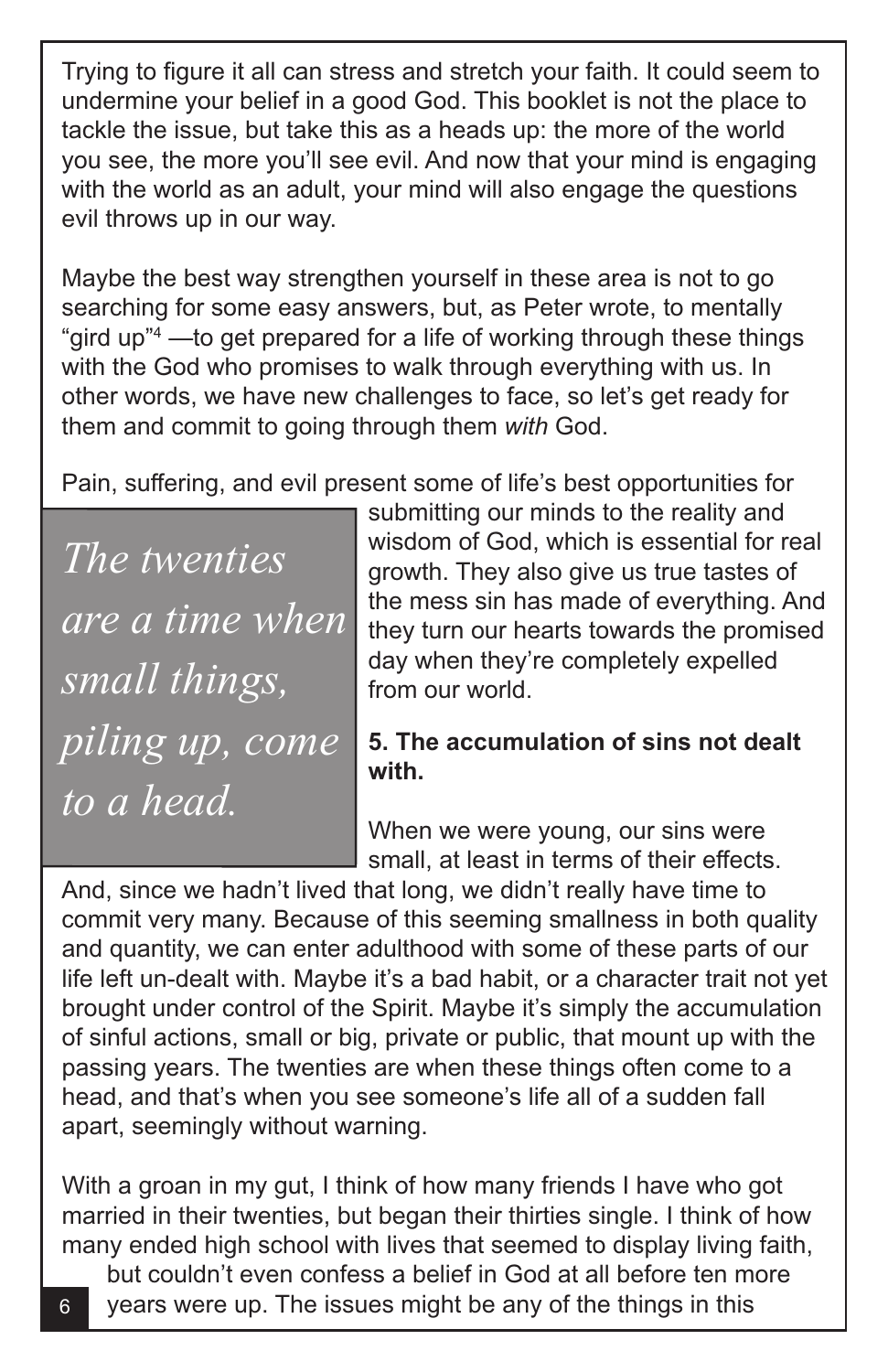booklet (and probably they're always a little mix of a few of them), but more often than not, if you look behind a spiritual melt-down you just see a pile of sins.

If that last paragraph started to sound judgmental to you, please remember the purpose of this discussion. If you're reading this, most likely you haven't ended up there yet, and the hope is that you never would. So, without judging anyone, may I suggest that you begin your post-college life by practicing a little Psalm 139:23-24 and 1 John 1:9 with your Lord? God is merciful, and he already knows everything about us anyway. He would much rather have us come to him, confess, allow him to change us, and grow, than to bring discipline on us and have consequences catch up to us.

#### **6. The temptation towards a long, slow neglect of basic spirituality.**

One time I was talking with a friend (who was wrapping up his twenties) about all the people he knew who had walked away from Christ before they were thirty. He said these basic and profound words: "You get out of college, and it's like, are you going to read the Bible? Are you going to do your devos? Are you going to go to church? It's time to do these things for yourself. It just seems like lots of people aren't willing to do the little things."

*A habit of neglect in the twenties can end up in spiritual starvation.*

I've never forgotten that conversation, mostly because what he said was so true. There are basic things we do as Christians which are part of cultivating spiritual life and growth. To say it another way, there are a few things God has appointed as the ways we will be in relation to him. <sup>5</sup> If you've grown up in the church, let's face it, these are the things you've been hearing about since childhood. Reading your Bible. Spending time in prayer. Being faithful in your connection to your church. It's not that these activities are magical, or necessary for God to give you stars on your paper, but these things are some of the fundamental ways in which we meet with Him, hear His word, commune with him, and receive the ministry of His Spirit.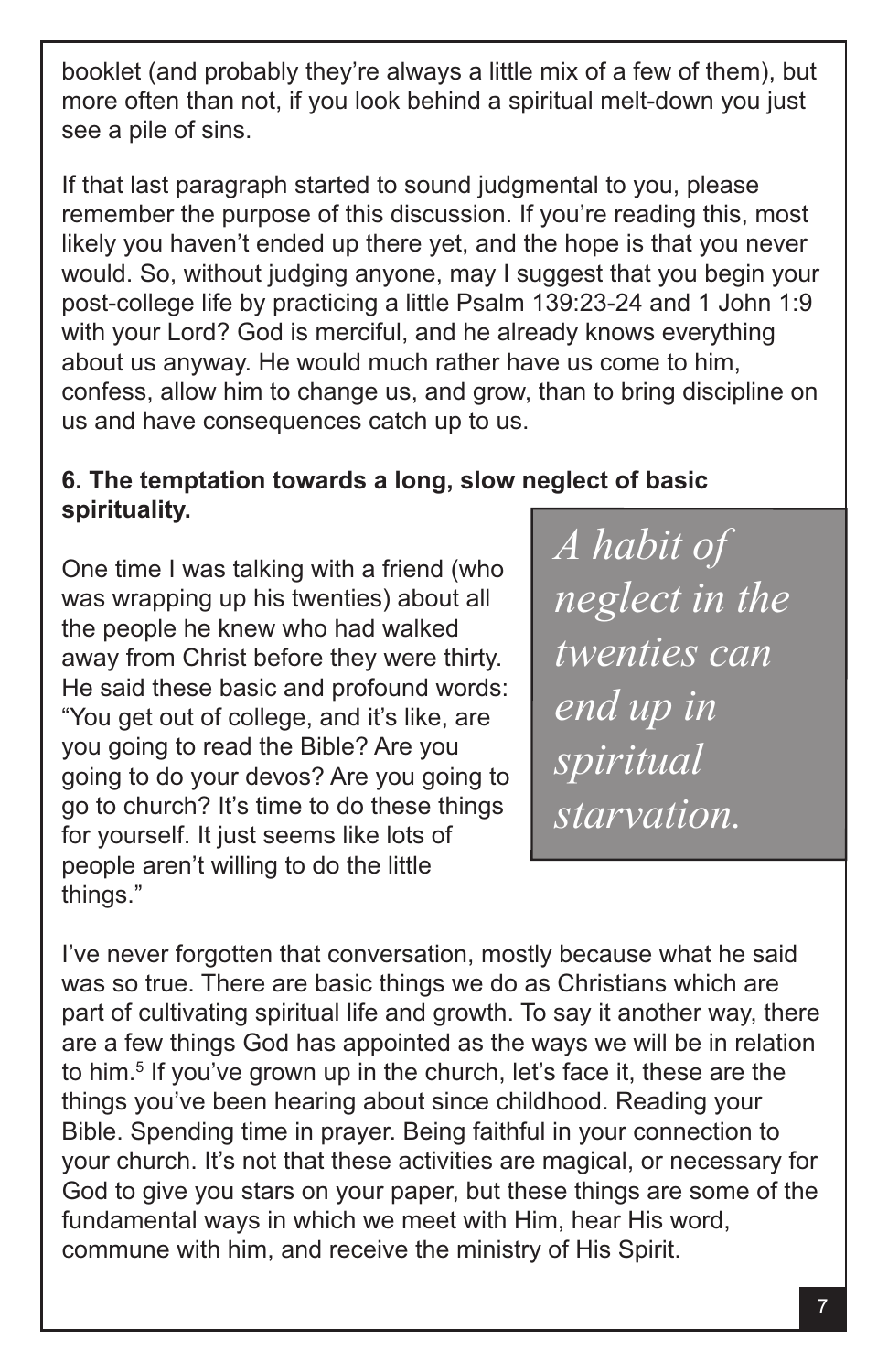We need the written word of God, and we need a steady diet of it. We need to stop, slow down, and sit with our Father in prayer to ask and hear. We need the body of Christ, actual people together in one place, pastors and elders teaching the word, and the working of the Spirit that only happens when we're all together.

If you develop a habit of neglecting those things in your twenties, it can end up in spiritual starvation. It's like trying to run a marathon when you haven't eaten for a week. Temptations will be stronger. The Spirit's voice will be quieter. Christians will feel strange. Wisdom will seem foreign. Living this way, slowly but surely, you can lose track of God, and of yourself. It's happened too many times for you to think you can beat the odds.

*Let downs can lead to cynicism, which can lead to isolation.*

The answer is to let the Lord lead you into faithfulness in the regular, small, daily aspects of your Christianity. Sometimes these parts of our spiritual life seem boring, but faithfulness in small things enables our faithfulness in the big moments. Think about it: the only way you can walk with God for all ten years of your twenties is to walk with him for 3650 days, one day at a time.

#### **7. Disappointments and discouragements.**

This one is huge—and it seems to be especially good at devouring Christians in their twenties. Sometimes we struggle in our faith because we attached all kinds of other things to our walk with Jesus and assumed they were part of the whole thing. Maybe it's a certain dream we had for life (marriage, maybe, or a kind of job, or a certain level of health). When these things don't materialize, or don't go like we thought they would, our faith can suffer because of how mixed-in to our spiritual life they were. Personal suffering falls in to this category too. We take a financial blow, or sickness or loss or tragedy hits our life, and we can be left wondering, "what's this all about?" Or maybe something negative goes down at our church. We develop cynicism towards our church. Or towards church in general. Sometimes the cynicism spreads to Christianity, and Christians in general. Once disappointments with church set in, a

hundred reasons not to go back leap up in our minds.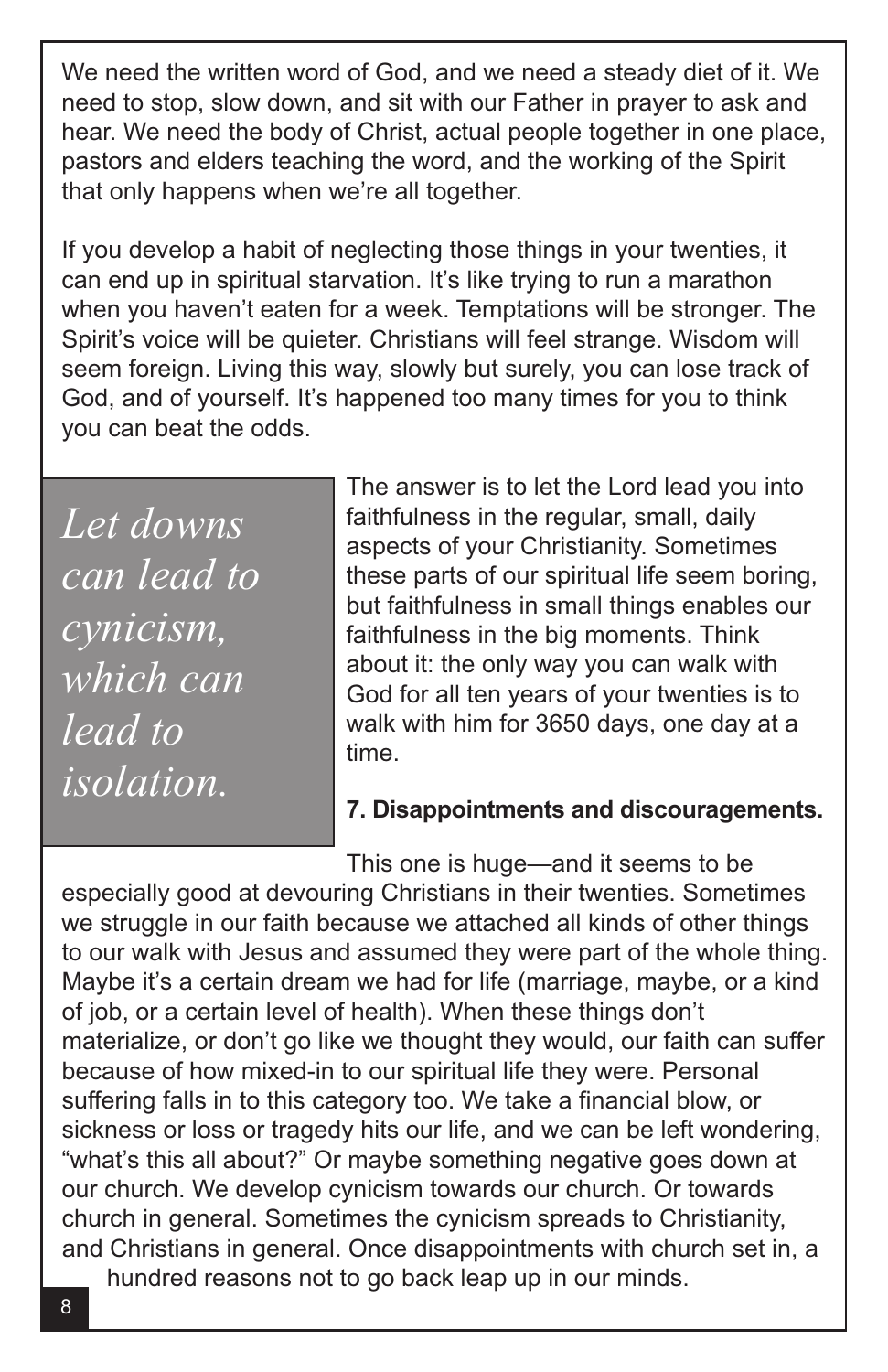These things can have the effect of isolating us. They separate us from other Christians, and from church. They separate us from the places and people and activities where God used to meet us. They separate us from prayer and may even calcify into hostility towards God himself.

You can bet on it—reasons to get disappointed and discouraged will come in your twenties. Cynicism will constantly lurk nearby as a potential friend.

Two things can be very helpful here. First, just knowing and expecting this will help you not to be shocked when it comes. It won't feel so alien to the experience of being a Christian. Second, cultivating an openness to the Lord in all your dealings with him will allow him to constantly sift and grow your faith.

Disappointments come because we thought reality would be something other than it is. Discouragement is what sets in when we start to think that disappointments are inevitable and never-ending. The answer for both is to have God adjust our vision, so that we see life and reality more clearly, for what it really is, and therefore we aren't thrown off when reality is…well…reality.

The goal is that our hope doesn't die when

*In the End, for the Christian, God wins, and we share in His victory.*

hard things happen, because we aren't expecting ultimate, eternal disappointment, but just the opposite. In the end, for the Christian, God wins, and we share in his victory. When this big, future-oriented vision of God shapes your thinking and your outlook, you start letting him interpret the events of your life, and how you should feel and respond in each situation.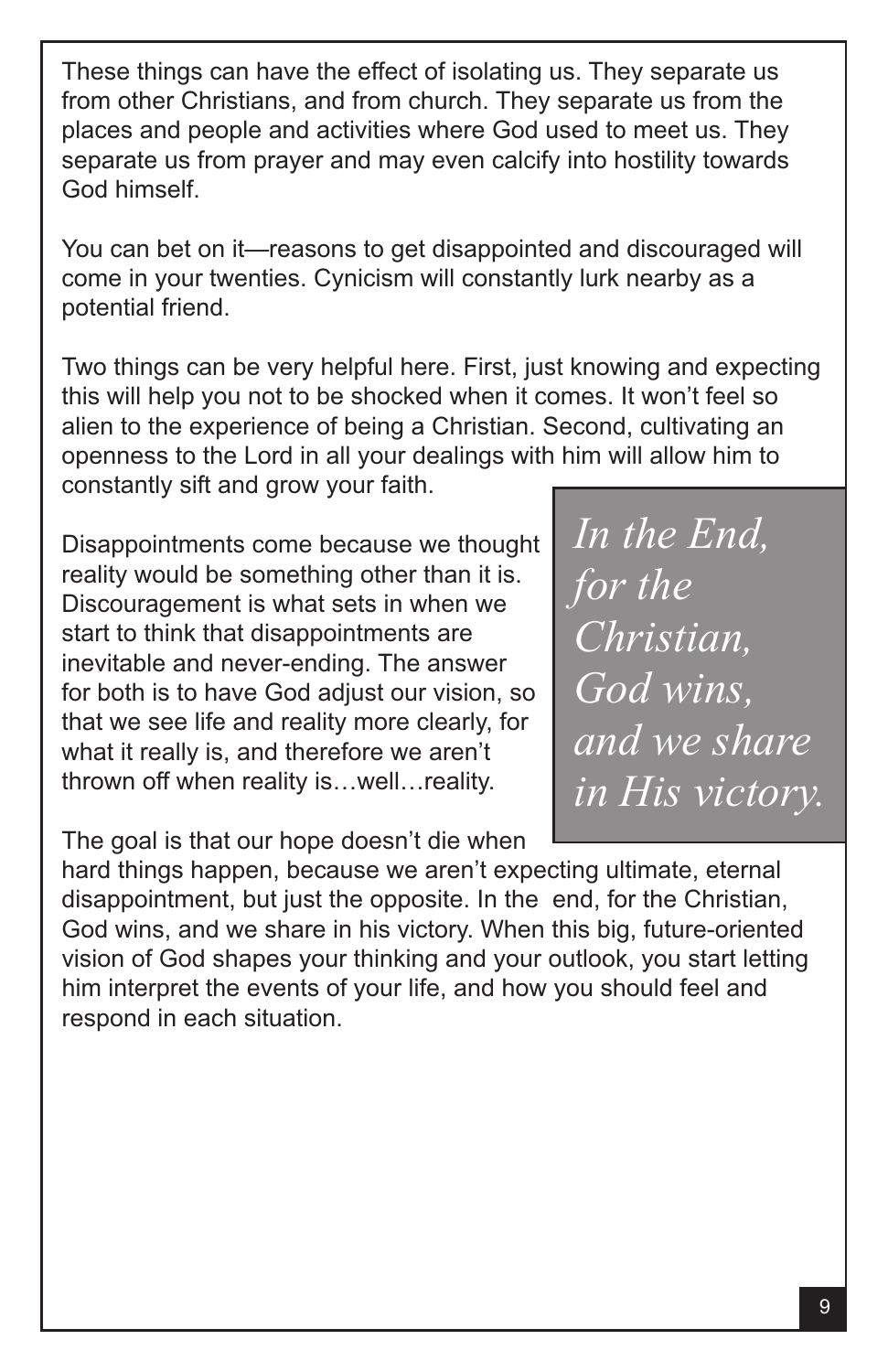### **PURSUING A SPIRITUAL LIFE THAT ENDURES**

If those are the challenges, what should be our response? May I suggest five things that you might find helpful?

#### **1. Be an adult about your spiritual life.**

All these challenges are coming your way for one basic reason: You're not a kid anymore. Maybe your childhood was great, but it's over. And that's OK. In fact, it's good! It's time to live life! But so much of the time people fail in the face of adult challenges because, quite simply, they don't have an adult faith. Maybe they got saved at a youth camp, or had a spiritual rush during a winter weekend, or still have their old *God Adventure* devotional they look to in trying times. But you can't meet adult problems with little-kid faith. The faith of an 8-year-old is exactly what an 8-year-old should have, and is tailored for the challenges an 8-year-old faces. It's the same with the faith of a 16 year old. But lots of us haven't grown too much since those formative youth group years—now we're toting our 16-year-old faith into our twenties, and it just won't be up to snuff.

God deals with us according to *who* and *where* we are. So, for the rest of your life, he's dealing with you as an adult. He's inviting you to find new depth, new strength, new wisdom, and new insights now that you're grown up. He's offering you new opportunities to grow and bear fruit that weren't at all possible when you were a child. It's not that you'll ever lose the "child-like faith" Jesus invites us to have, it's that that faith gets bigger and stronger now that it's the faith of an adult.

Two of the primary traits of adulthood that apply to our spiritual lives are taking initiative and owning responsibility. Just like you'll need to show initiative and responsibility to get and keep a job, or buy a house, or take out a loan, or get married (all adult activities!), there will need to be these same traits in your pursuit of spiritual things. So let's lay aside the passivity and buck-passing that permeates so much of the culture around us, and allow the Spirit to lead us into an active, lifelong pursuit of God.

For instance, there are two areas of maturity your new adult life will require: your relationship with God's word, and your connection to your church. The challenges of life will demand an adult ability to <sub>10</sub> search and understand scripture—to know what it really says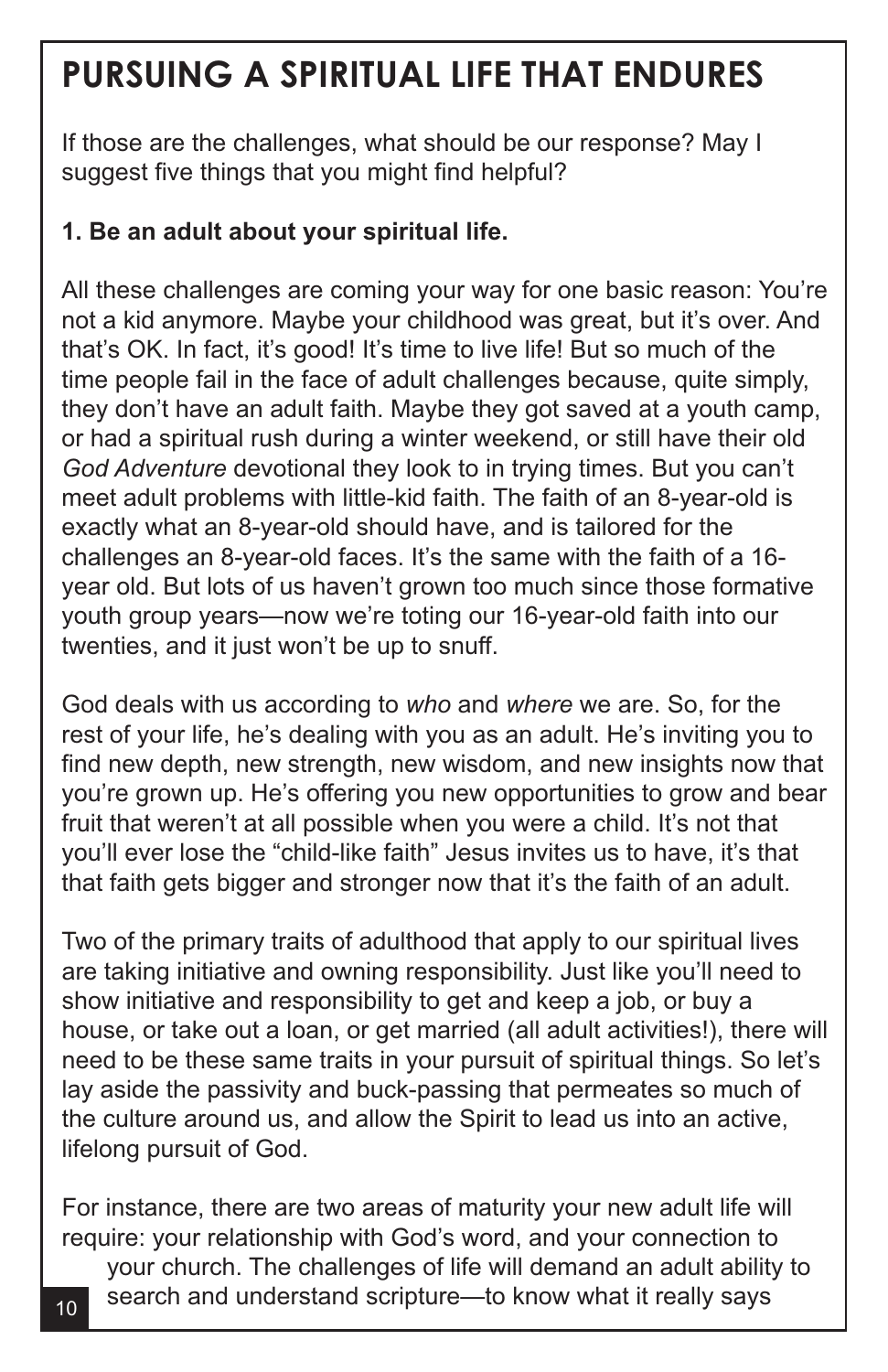about God, humanity, life, and the future. You need a mature sense of how its teachings explain and assist our lives. You'll also need an adult involvement with the other believers—which means we simply can't afford to relate to our local church like children. We can't afford the kind of church attendance that just shows up to keep someone else happy, or slinks into the back pew late every Sunday, or just checks out a sermon but doesn't develop living connections with people that include serving together, praying together, and being accountable.

If we've been blaming anyone or anything for our lack of growth, we need to go back and reread Romans 8:31-39. Can anything or anyone really get in between you and God? Can anything from outside of you really mess up your spiritual life? When we see that it's only our own sin that can have any negative impact on our walk with Christ, we can be empowered to face our God as the men and women he made us to be.

#### **2. Practice whole-life discipleship.**

One of the most common spiritual errors people make is to notice a problem area and then work away at it hoping for change, while neglecting other areas of life. It doesn't work, though, because you simply can't grow with a piece-meal approach. Spiritual growth only takes place in the context of discipleship. Jesus invites us to "take his yoke upon" ourselves, and to follow him. <sup>6</sup> We're called to be his disciples, and that is, by definition, a *whole-life* activity. So if we want to avoid falling in certain areas, or we want growth in a particular part of life, the only answer is to give our whole lives over to the Lord as yielded up, living sacrifices. $^7\,$  This will especially help you combat the fifth and sixth entry in the list of challenges we just looked at (accumulation of sins and neglect of basic spirituality).

God claims lordship over my whole life. Only by yielding all the way can I really experience what he gives his followers and children. So let's not hold back—let's be those who live lives that "prove what God's will in the world is." <sup>8</sup> As the Apostle Paul wrote once: "May the God of peace Himself sanctify you completely; and may your whole spirit, soul, and body be preserved blameless at the coming of our Lord Jesus Christ."9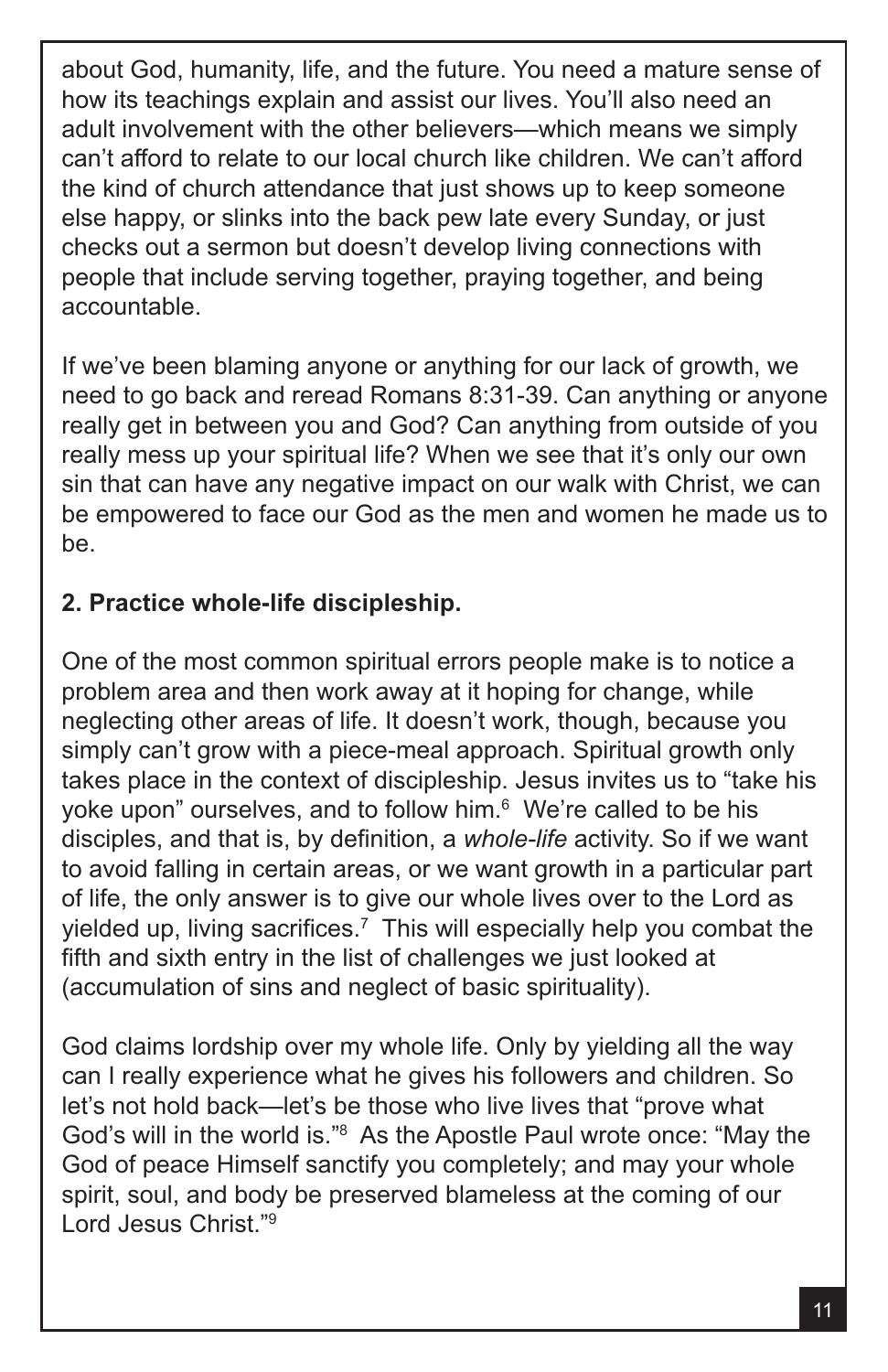#### **3. Be willing to be different. Be ready to be misunderstood.**

This sounds kind of elementary, but we live in a time when it is very dangerous to forget that we were called to a life which will set us apart from those around us who aren't following Christ. Peter himself wrote that we should expect people to think the way we live is just *odd*. 10 Jesus said worse—he said that if people hated him (and they did), we could expect them to hate us. <sup>11</sup> As Christians over the last 2000 years have pointed out, this doesn't mean that we should want or like people to oppose us. It just means that we should never be surprised when it does happen as a result of our normal Christian life.

This will come up especially in instances where intellectual respectability is on the line, as discussed earlier. But it will also involve the lifestyle pressures that led off our list of challenges, and a whole host of other things from entertainment choices, to how you spend your time, to the way you show love and mercy to people around you.

It seems like maybe 60 or 70 years ago it was the case that society in general reflected a lot of Christian ethics and virtues. This meant that a normal Christian might not have looked very different, on the surface, from the rest of the populace. But those days are over. In our day, if you seek to live out the teachings of the New Testament, you'll stick out.

#### **4. Trust the word of God above everything else.**

A friend who was discussing the first major challenges of her Twenties (lifestyle pressures) once said to me that when it all came to a head, the thought that finally saved her was, "Am I going to believe the word of God or not?" She had the promises of God in front of her, and she simply needed to decide if they were true or false. Was this God to be trusted? Could she, and more importantly, *would* she bank everything, *her whole life*, on whether or not he'd come through? In that moment, she decided she had no reason not to trust God's word.

It's not only those times that we need to make this choice. The Twenties are good at showing us that this is how our whole life is lived—in a moment by moment choice to believe what God says over every other voice. No matter what anything else says, sings, signposts or suggests, Christians take each step in life in *faith*—and specifically,

faith in what our God has said. So banish from your life anything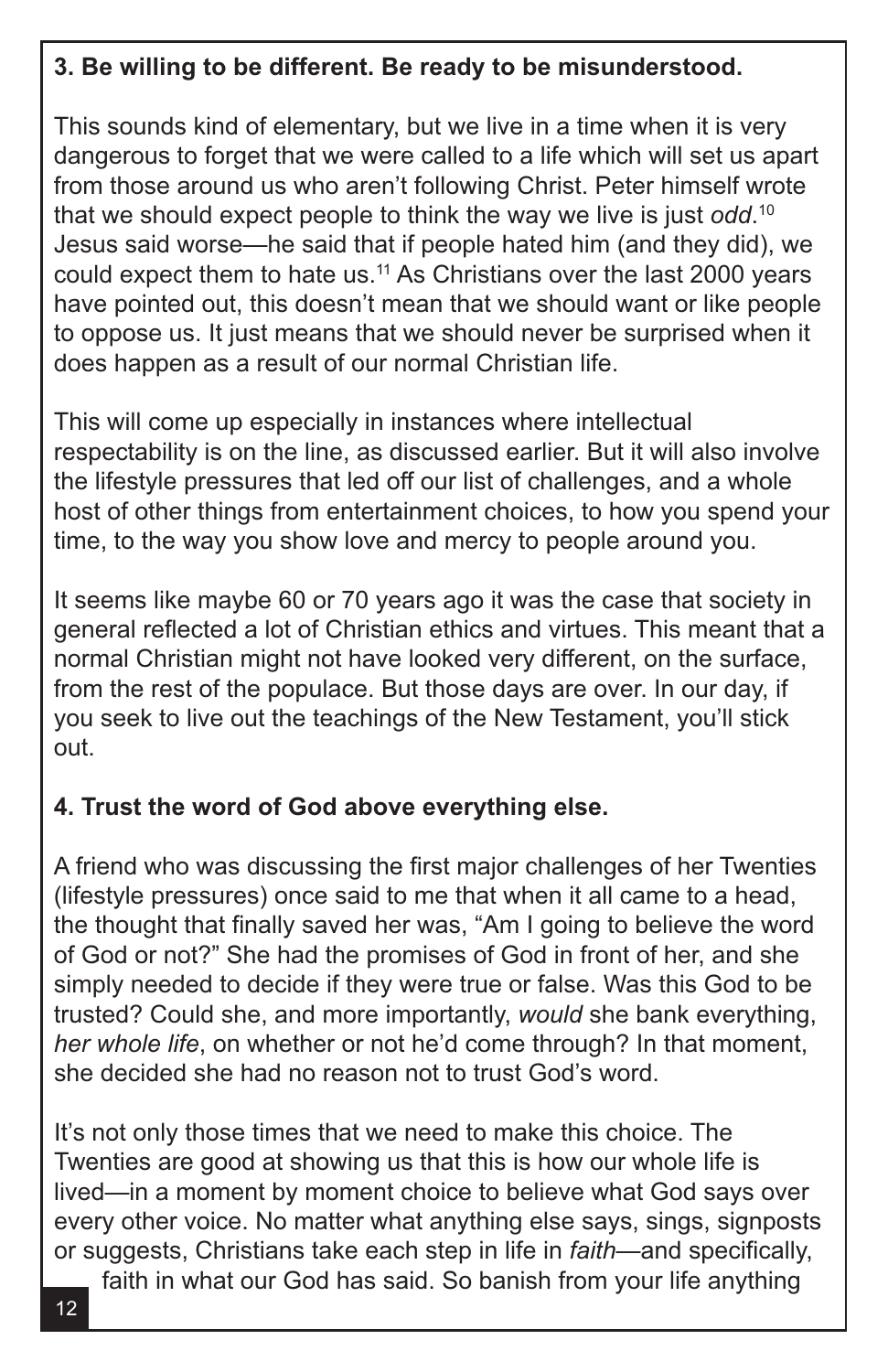the undermines your trust in God's word, makes light of it or makes it seem unrealistic, and you'll find the strength of faith rising in your heart.

#### **5. Seek first the kingdom.**

Jesus said it: Don't worry about what you're going to eat or drink or wear. That's how all the people in the world who don't know God live. After all, you have a Father, in heaven, who knows you need all these things. Instead, pursue the kingdom of God and His righteousness. 12

These famous words sum up so much that we need to know. And when you combine them with another thought from the Apostle Paul—"See then that you walk circumspectly, not as fools but as wise, redeeming the time, because the days are evil"13—you start to get a sense for what the Lord calls us to for our twenties.

Make God's aims your aims. Let the thing *he's* doing in the world determine what *you're* doing in it, and how you move through it. You'll start to see your time (your twenties) as a gift from God which you can redeem. In other words, you can see these years invested in God's kingdom in such a way that you don't just "get through" them, or let them slip away, but you invest them so that they bear eternal fruit and bring eternal riches.

## **OVER AND ABOVE SURVIVING**

Eternity.

That's actually what the twenties are for.

Every time in life has unique opportunities to bear specific kinds of eternal fruit, and it seems that God gives the Twenties to us to still have some youth and vitality in our bodies along with (possibly) fewer direct responsibilities (related to jobs, marriages, kids, etc.) than we will have shortly.<sup>14</sup>

All our time is God's—and he gives it as a gift we can invest or waste.

So what will it mean for you to seek the Kingdom of God with your twenties?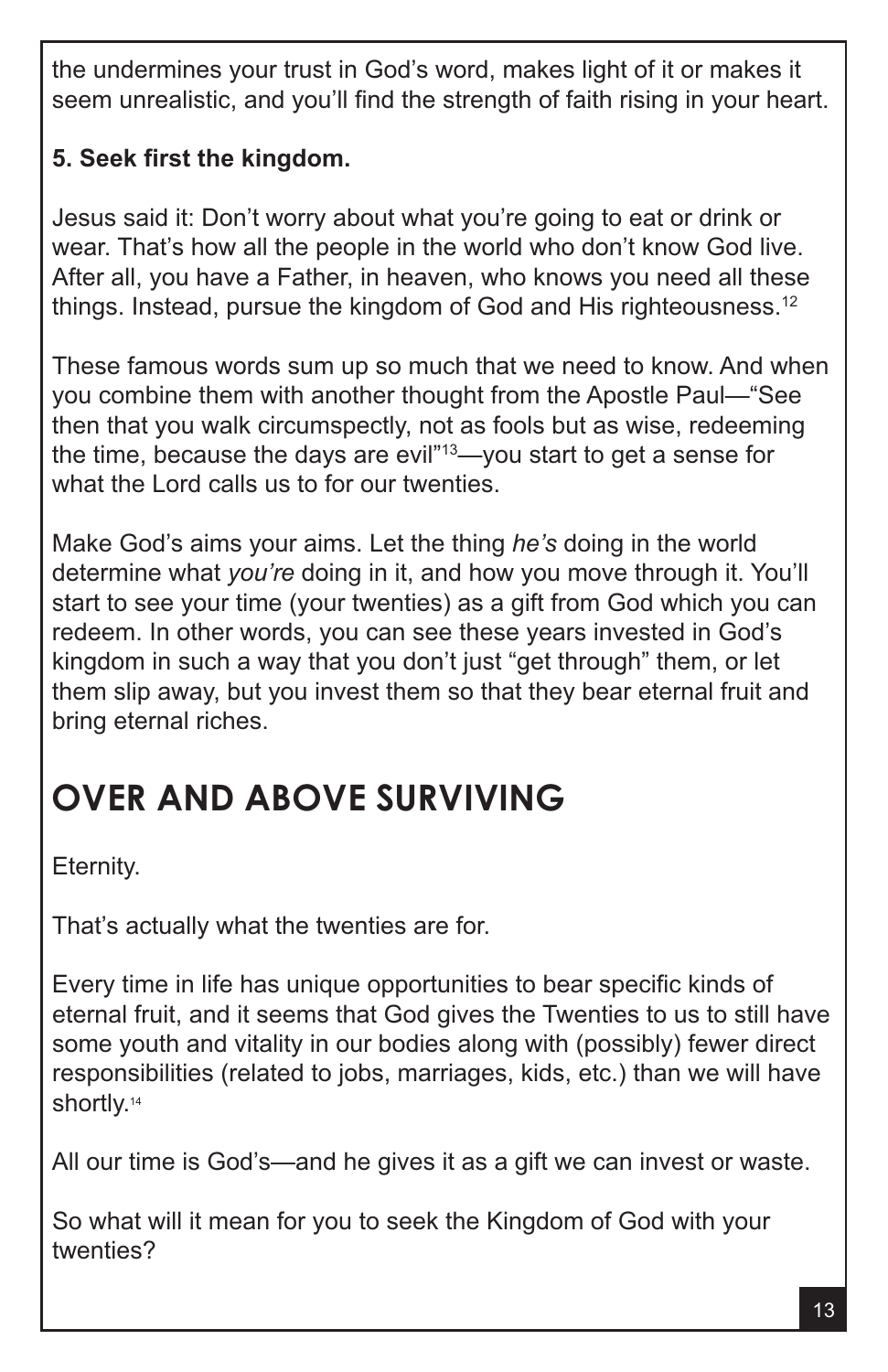May I suggest that you set aside some time, soon, to seek God about exactly this question? The point isn't to expect him to give you an outline or road map of the next ten years. But if you seek him, you will find him, and he'll be faithful to set the arrow of your life in the direction he wants it to go. Take the next step of life, the one in front of you, in faith and obedience. He'll guide you through the next step after that.

When you add up those steps, you'll have a journey.

You'll find that your twenties were full of all the ups and downs of real life, but that they were inhabited by the living God, and that he made them fruitful and meaningful—for eternity.

## **FURTHER READING IN THE SCRIPTURES**

A friend suggested a list of verses to help you think through each challenge listed in this book. I think that's a great idea.

So here you go:

- **1. New Freedoms:** John 8:31-36; Psalm 1; Psalm 119:45; Romans 6:22; Galatians 5:1, 5:13; 1 Peter 2:11-16
- **2: Lifestyle Pressures:** Mark 8:35-38; Romans 15:2-3; 1 Timothy 6:6-12; Psalm 73; Proverbs 8:12-21; Matthew 6:19-34; 1 John 2:15-17; 1 Corinthians 7:29-31; James 1:9-11 (Identity: Ephesians 1:3-2:10; 1 Corinthians 6:9-11; 1 Peter 2:9-10; John 1:12-13; 2 Cor 5:17)
- **3. Intellectual Respectability:** Mark 8:35-38; 1 Corinthians 1:17-2:16; Proverbs 1:1-9, 2:1-11, 3:13-8
- **4. Awareness of evil:** John 11:32-36; Galatians 3:13-14; Revelation 21:1-5; Isaiah 25:1-9, 61:1-4; Hebrews 2:14-18, 4:14-5:9
- **5. Accumulating Sins:** Psalm 139, 1 John 1:8-2:2; Romans 6:16-23
- **6. Spirituality Neglect:** Psalm 119; Matthew 7:7-11; James 1:5-8, 1:22-25, 2:18; Hebrews 10:23-25; Matthew 18:19-20
- **7. Disappointments:** Psalm 34:17-19; 1 Peter 1:6-9, 1:13-16; Galatians 6:7-10, James 5:7-11; Hebrews 12:1-15; Proverbs 24:10; 1 Corinthians 15:58; Isaiah 40:28-31; 2 Corinthians 4:16-5:10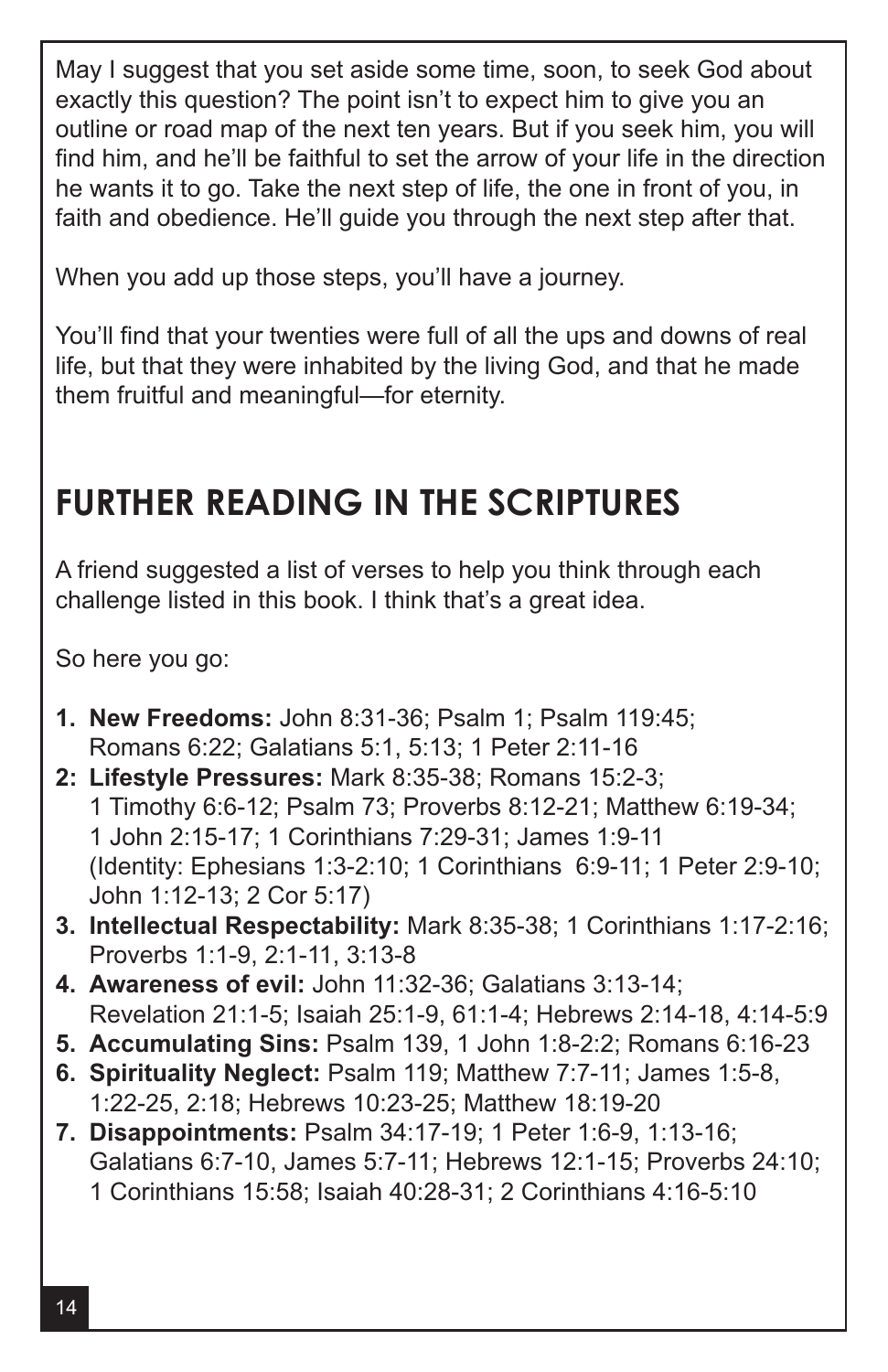## **RESOURCES FOR FURTHER STUDY**

There are too many topics in this booklet to suggest further reading on each one, but here's a few ideas.

If you want to **think through the problem of evil, Henri Blocher's book** *Evil and the Cross: An Analytical Look at the Problem of Pain* is short, dense, and very rewarding for the time you'll put in to it.

It's also great to have a copy of **William Lane Craig's** *Reasonable Faith* on your shelf, even if you move through it slowly.

For overall depth of vision and maturity in the Spirit, you can't beat **the works of A.W. Tozer**, especially *The Pursuit of God*, *The Divine Conquest*, and *The Knowledge of the Holy*.

You might also want to see the Truth on Campus booklet *Planning Your Time With God* if you'd like help in that area.

And while we're thinking about redeeming our time, google **Jonathan Edwards' sermon "The Preciousness Of Time And The Importance Of Redeeming It"** and give it a read.

If you want to start a conversation directly, speak to the leader of the campus group you're a part of or the person who gave you this booklet, or get in touch with us at talk@truthoncampus.com.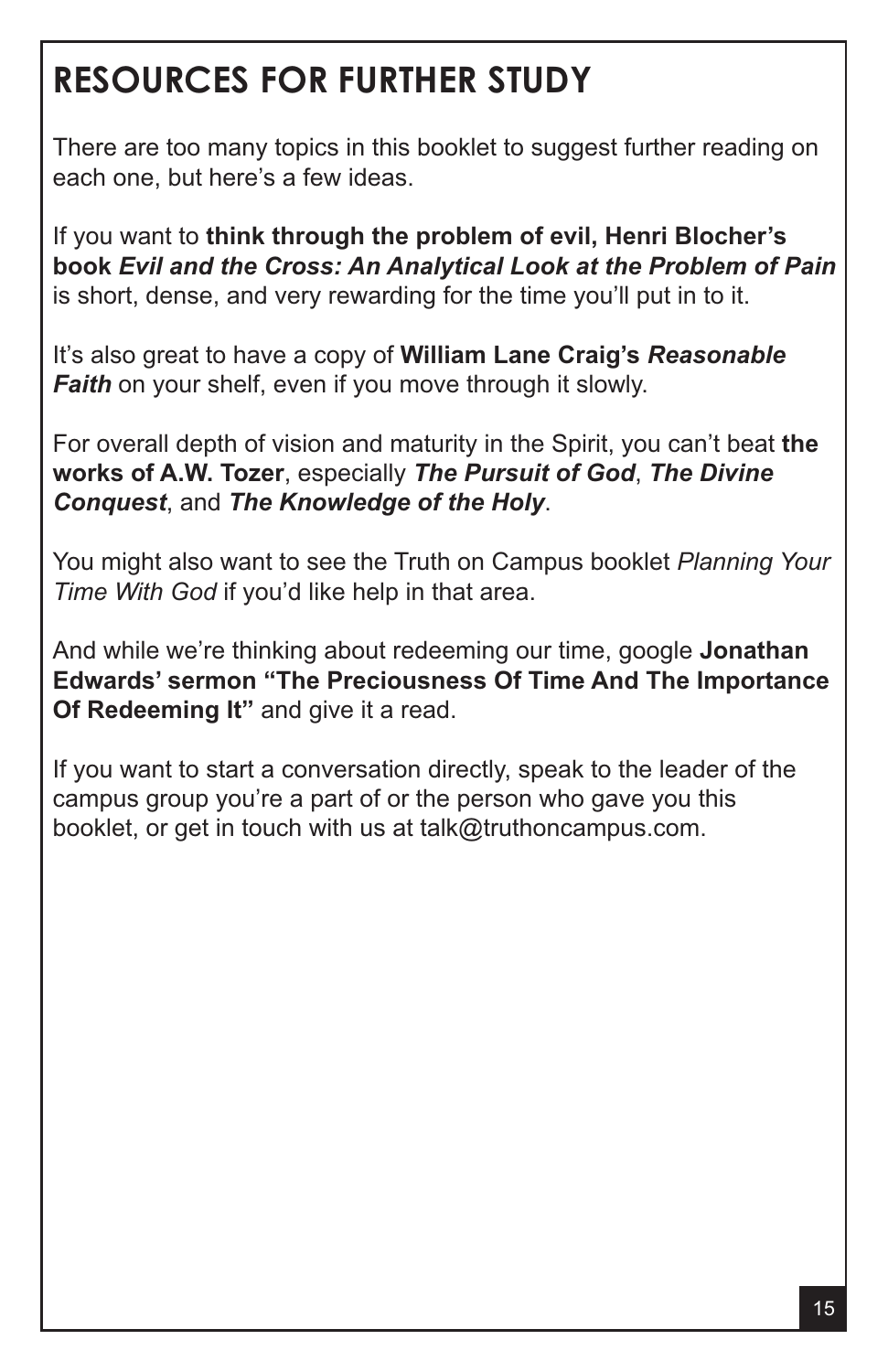#### **Notes:**

- 1. How's that for an intellectual-sounding word?
- 2. Like, in our current cultural climate, you might be considered dangerous.
- 3. See the scripture references under "Further Reading in the Scriptures" above.
- 4. He wrote that in 1 Peter 1:13
- 5. In past generations believers called these things "the means of grace." In other words, these are the things God has ordained to be his channels through which he supplies his grace to us.
- 6. He says this in Matt 11:29
- 7. Like Paul says in Romans 12:1
- 8. Romans 12:2
- 9. This is 1 Thessalonians 5:23
- 10. And how we refuse to live. See 1 Peter 4:1-4.
- 11. John 15:18-19, and notice what John wrote in 1 John 3:13
- 12. Matthew 6:31-33
- 13. Ephesians 5:16
- 14. That said, the early Twenties are a great time to get married and start a family. That may be exactly what God is calling you too.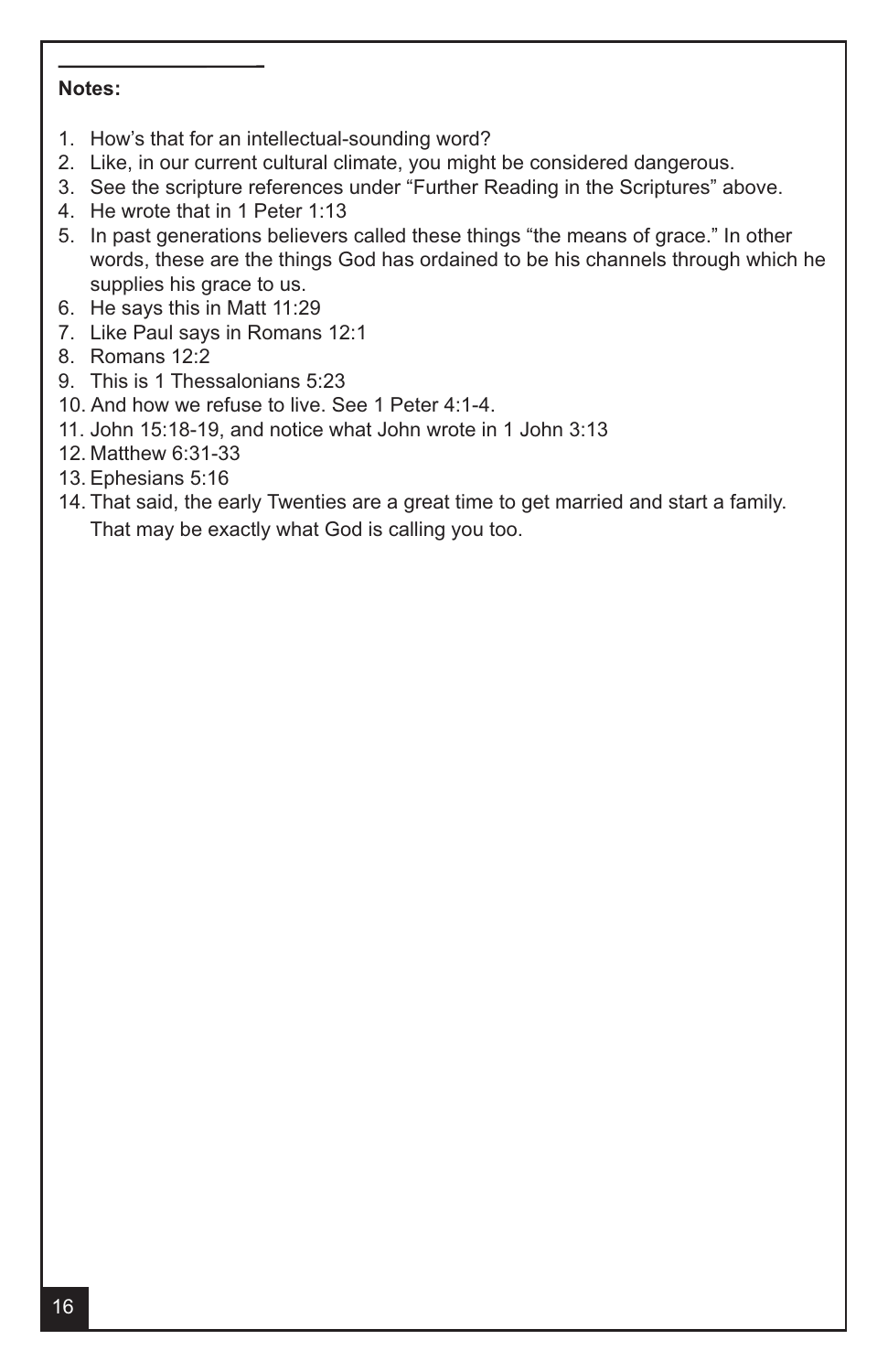## **TRUTH ON CAMPUS**

#### **Who we are:**

Truth On Campus seeks to equip students on college and university campuses, to cultivate Christian thinking and living in the academic environment, and to spread the gospel. Working with existing campus groups, we aim to help you with free resources discussing the issues Christian students face, as well as addressing the "big questions" that all people ponder. Truth On Campus is based out of Calvary Chapel of Philadelphia, online at www.ccphilly.org.

#### **Get Resources for your Campus:**

Would you like to see our literature on your campus? Let's talk.

Email us at talk@truthoncampus.com for more information, or visit www.truthoncampus.com to download resources in a variety of formats.